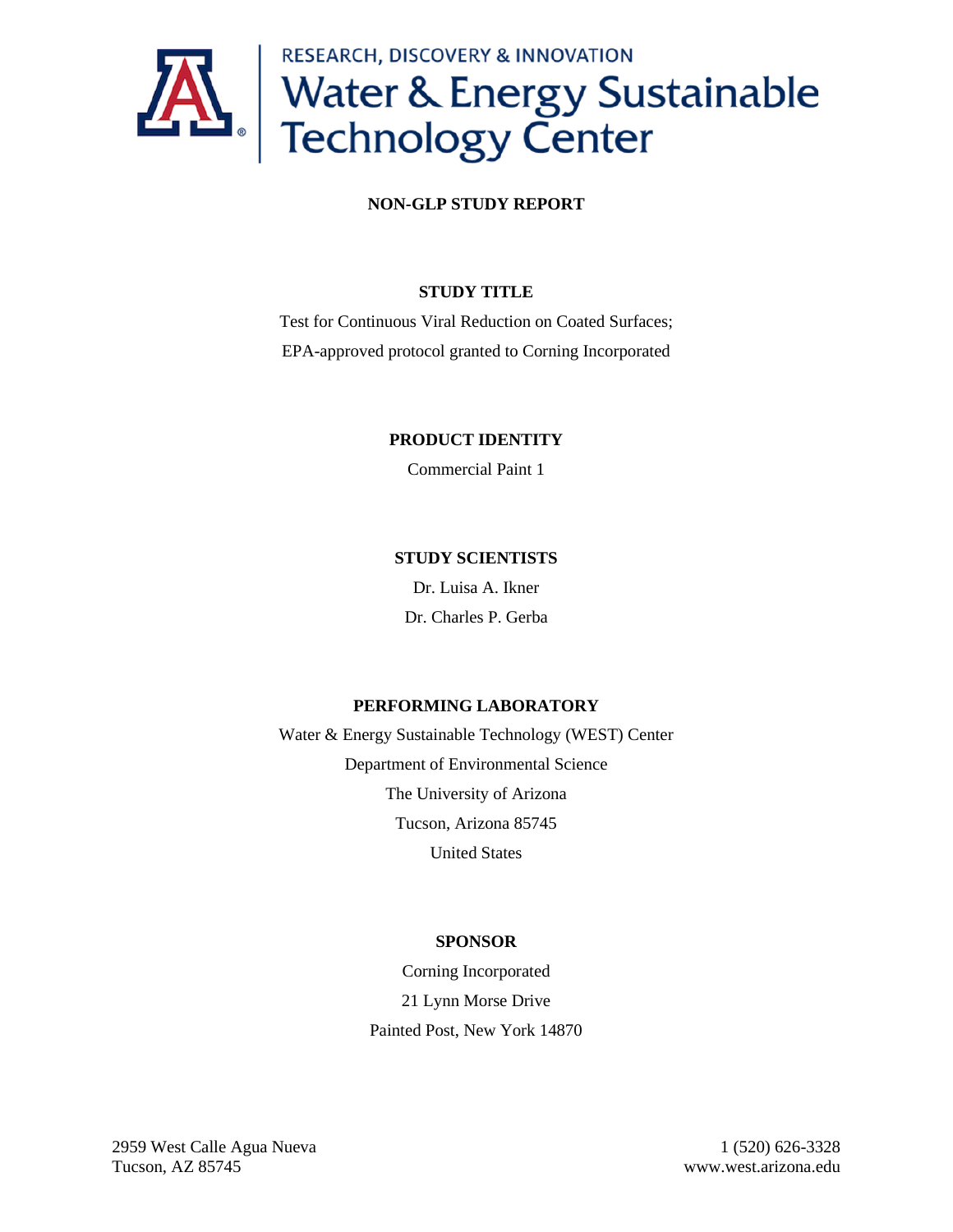

#### **STUDY REPORT**

#### **GENERAL STUDY INFORMATION**

**Study Title:** Test for Continuous Viral Reduction on Coated Surfaces; EPA-approved protocol granted to Corning Incorporated

#### **TEST SUBSTANCE IDENTITY**

**Test Sample**: Commercial Paint 1 **Control Samples**: Commercial Paint 1 Control WEST Center Control Film  $(1" x 1")$ 

#### **REPORT DATE**: 09 November 2020

#### **TEST PARAMETERS**

**Virus:** SARS-CoV-2, Isolate USA-WA1/2020 (BEI Resources NR-52281) **Inoculum Volume Tested**: 60 uL **Exposure Times**: 0 hours (i.e. upon inoculation), 2 hours (from inoculation) **Organic Soil Load**: 5% Fetal Bovine Serum (FBS) soil load **Neutralization:** 5% FBS Minimal Essential Medium (MEM), followed by Sephadex G-10 gel filtration **Test Medium**: 5% FBS MEM **Indicator Cell Cultures**: Vero E6 Cells (ATCC® CRL-1586) **Temperature and Humidity**: 22 - 23 degrees C, 40 - 50% RH Conducted in triplicate per Contact Time (except for WEST Control which was performed in singlet)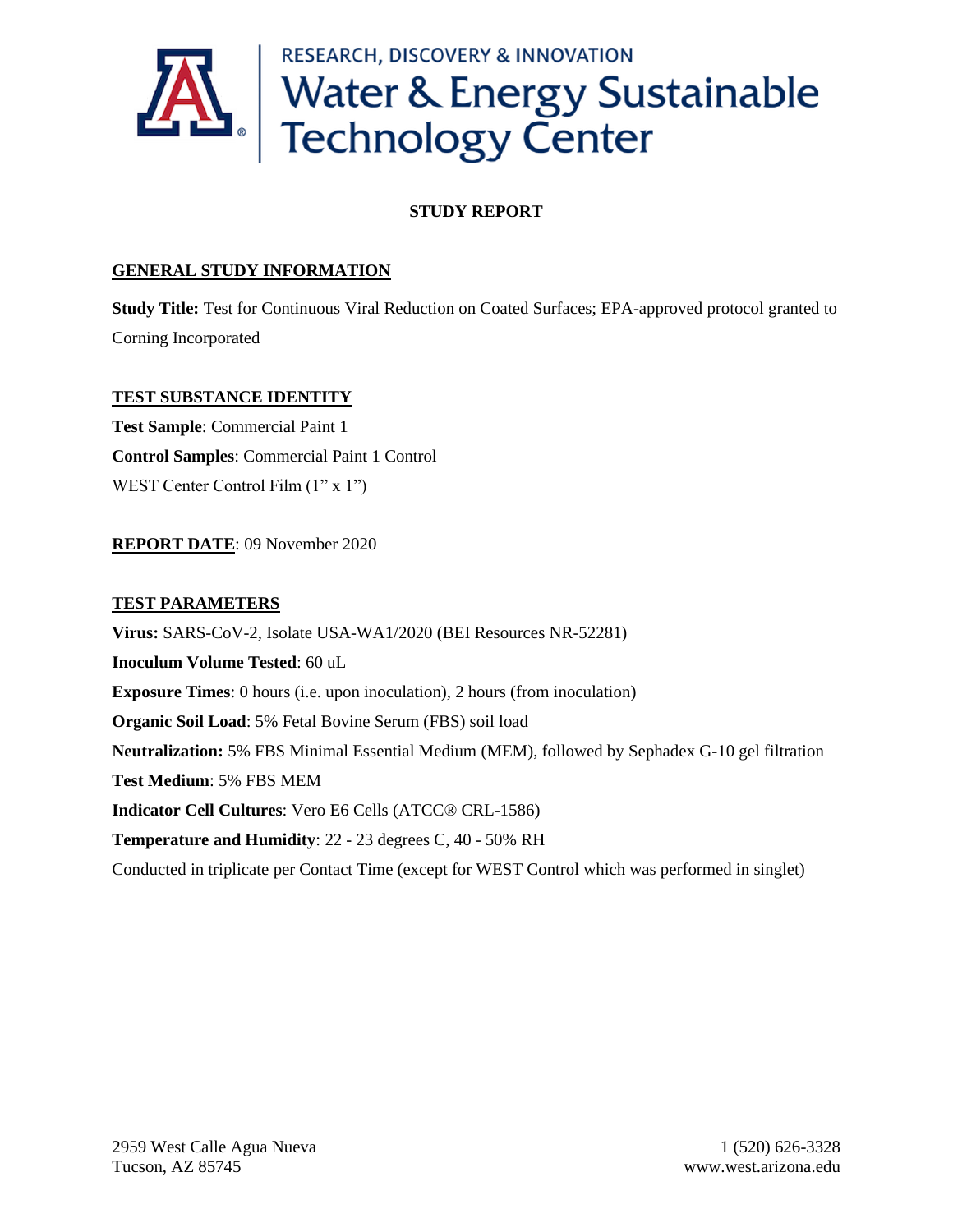

## **RESEARCH, DISCOVERY & INNOVATION** Water & Energy Sustainable<br>Technology Center

#### **EXPERIMENT DESIGN**

#### Wear Testing

The Sponsor conducted a wear procedure on one set of control and test coupons that simulated six years of washing and abrasion (as detailed in the Sponsor's EPA-approved test method). The Sponsor then provided the coupons to the Performing Laboratory. Efficacy testing was conducted concurrently for non-wear tested coupons and wear-tested coupons as described below within five days of the wear procedure.

#### Efficacy Test Procedure and Infectivity Assay

1" x 1" test and control coupons were each inoculated with 60 uL of the viral inoculum. The exposure time began as soon as the samples were inoculated. The inoculum was not covered with a film, and the Petri dish lids were left on for the duration of exposure period (2 hrs). The conditions of exposure were maintained at 22 - 23 degrees C and 40 - 50% RH. Upon closure of the exposure time(s), 1.00 mL aliquots of neutralizer solution were individually added to the carriers. The surface of each carrier was individually scraped with a sterile plastic cell scraper to remove remaining infectious viruses. The test suspensions were collected and then passed through individual Sephadex G-10 columns.

Each filtrate was titered by 10-fold serial dilutions, and the dilutions were assayed in replicates of six for infectivity using Vero E6 host cells prepared in 96-well trays. Cultures were scored periodically over 10 days for the absence/presence of cytopathic effects (CPE), cytotoxicity and viability. The CPE associated with SARS-CoV-2 was visually evidenced under the microscope by the presence of cell rounding, aggregation, detachment from the monolayer.

#### Plate Recovery Control

An inoculum of the virus (60  $\mu$ L) was inoculated onto a 1" x 1" clean glass slide and incubated for 2 hours concurrently with control and test carriers. Media was added (1 mL) to the slide and the virus was recovered using the same methodology employed for coated test and control coupons. The suspension was passed through a Sephadex G-10 filtration column and the filtrate was assayed for infectivity of host cells. This control allows for determination of the relative loss in virus infectivity resulting from drying and neutralization alone. The results from the plate recovery control were compared with coated control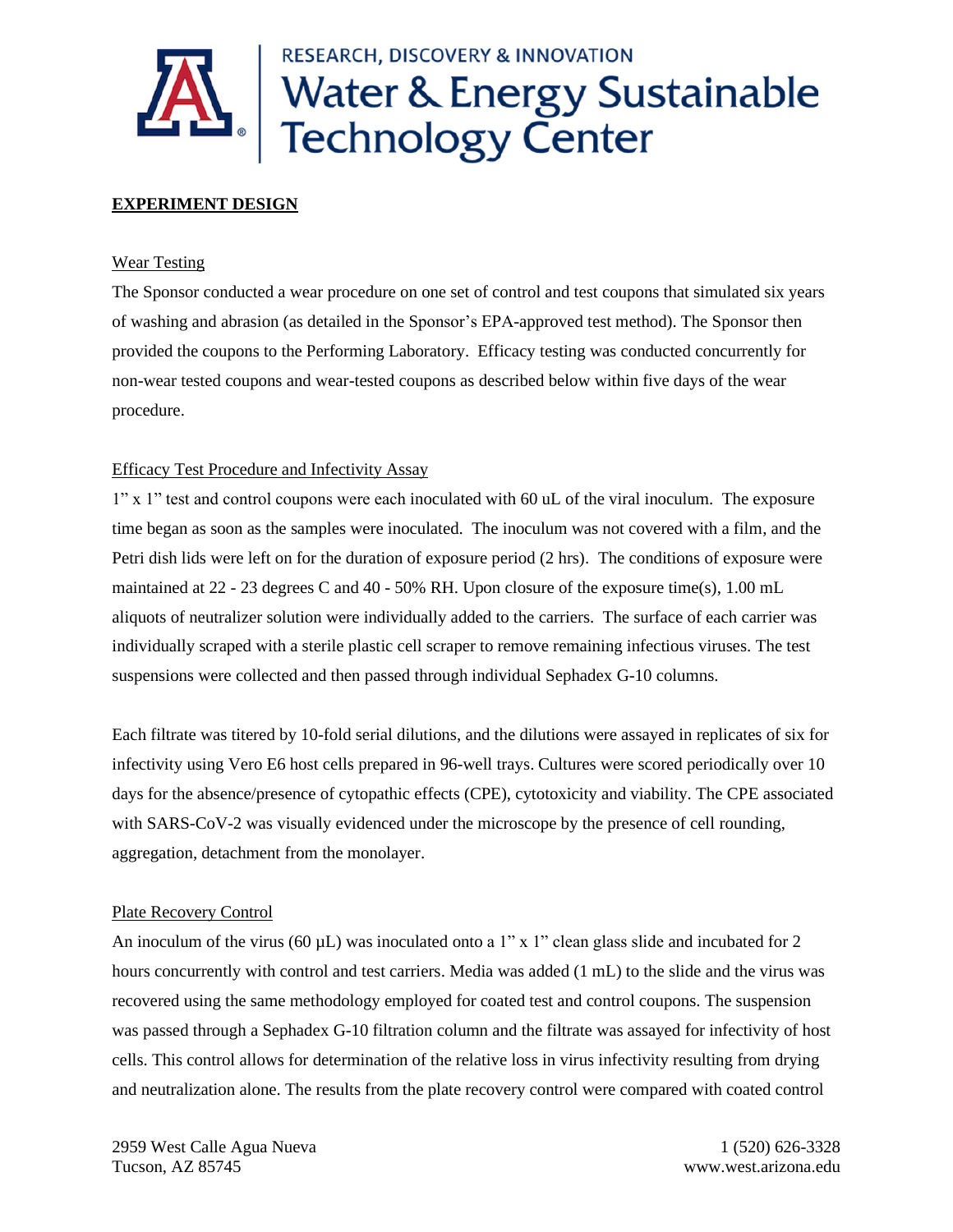

results to compare recovery of virus on a non-porous surface vs. porous coated surface and to confirm recovery of at least  $4.8 \log_{10}$  of infectious viruses following drying and neutralization.

#### Cell Viability Control

A minimum of six wells with monolayers of Vero E6 host cells were inoculated with cell culture media only and incubate in a humidified atmosphere of 5-7% CO2 at 36-38°C in for 10 days. This control demonstrated that cells remained viable throughout the course of assay period.

#### Virus Stock Titer Control

SARS-CoV-2 was titered at the time of the test to determine the relative infectivity of the virus and to demonstrate the susceptibility of Vero E6 host cells to support infection. Serial tenfold dilutions were prepared in cell culture media. Select dilutions were inoculated into six wells per dilution and incubated under the same conditions as the test.

#### Cytotoxicity and Neutralization Effectiveness Controls

One coupon, contained in a sterile petri dish, was inoculated with a 60µL aliquot of 5% FBS MEM in lieu of the virus. The exposure conditions and procedure were as detailed above. Following the 2-hour exposure time, a 1.00 mL aliquot of neutralizing solution was added to the cytotoxicity control carrier. The surface of the carrier was scraped with a sterile plastic cell scraper. The test suspension was collected and then passed through a Sephadex G-10 column. The filtrate was titered by 10-fold serial dilutions and the dilutions were assayed for cytotoxicity on Vero E6 host cell monolayers prepared in 96-well trays. For the neutralization control, an aliquot of the filtrate underwent a separate set of 10-fold dilutions. A low titer inoculum  $(2.0 - 2.50 \log_{10})$  of SARS-CoV-2 was added to each dilution tube and held for 10 minutes prior to plating in replicates of six onto Vero E6 host cells prepared in 96-well trays.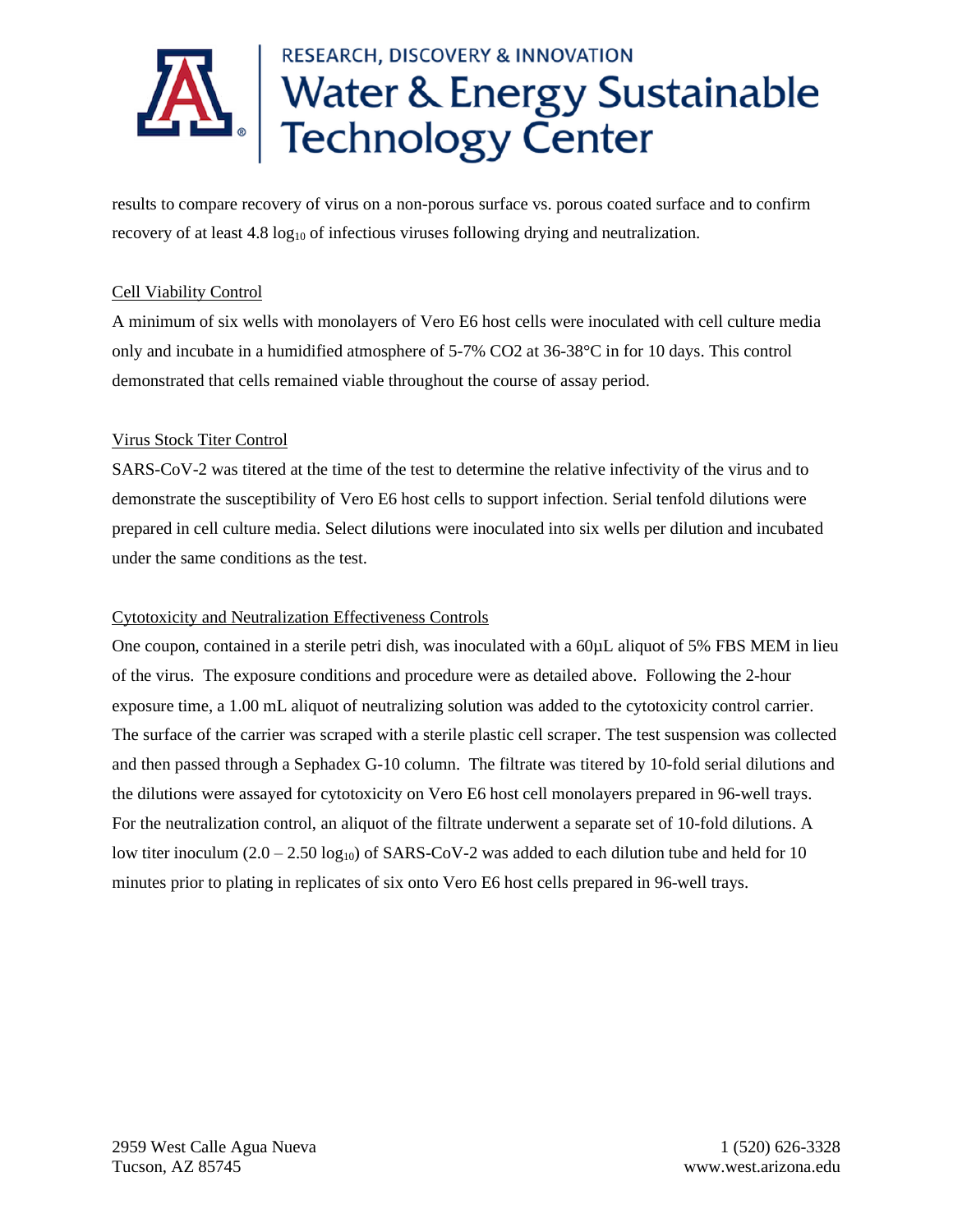RESEARCH, DISCOVERY & INNOVATION



# **AL Water & Energy Sustainable**<br>Technology Center

#### **RESULTS**

| Table 1. Efficacy Data for Commercial Paint 1 Control and Commercial Paint 1 Test Paints (Non- |  |  |
|------------------------------------------------------------------------------------------------|--|--|
| <b>Wear Tested Samples</b> )*                                                                  |  |  |

| Sample ID                         | Contact<br>Time         | Viral Titer<br>(Log <sub>10</sub> /Carrier) | Mean Viral Titer<br>(Log <sub>10</sub> /Carrier) | Log <sub>10</sub><br>Reduction |
|-----------------------------------|-------------------------|---------------------------------------------|--------------------------------------------------|--------------------------------|
| Commercial Paint $1$ Control $-1$ |                         | 6.67                                        |                                                  |                                |
| Commercial Paint $1$ Control $-2$ | Time Zero<br>$(0$ Hour) | 6.50                                        | $6.56 \pm 0.098$                                 | N.A.                           |
| Commercial Paint $1$ Control $-3$ |                         | 6.50                                        |                                                  |                                |
|                                   |                         |                                             |                                                  |                                |
| Commercial Paint $1$ Control $-1$ |                         | 5.83                                        |                                                  |                                |
| Commercial Paint $1$ Control $-2$ | 2 Hours                 | 5.50                                        | $5.44 \pm 0.42$                                  | N.A.                           |
| Commercial Paint $1$ Control $-3$ |                         | 5.00                                        |                                                  |                                |
|                                   |                         |                                             |                                                  |                                |
| Commercial Paint $1$ Test $-1$    |                         | < 1.50                                      |                                                  |                                |
| Commercial Paint 1 Test $-2$      | 2 Hours                 | < 1.50                                      | $< 1.50 \pm 0.00$                                | $>$ 3.94                       |
| Commercial Paint 1 Test $-3$      |                         | < 1.50                                      |                                                  |                                |

\*N.A.: Not applicable.

| Table 2. Efficacy Data for Commercial Paint 1 Control and Commercial Paint 1 Test Paints (Wear |  |
|------------------------------------------------------------------------------------------------|--|
| <b>Tested Samples</b> )*                                                                       |  |

| Sample ID                         | Contact<br>Time         | Viral Titer<br>(Log <sub>10</sub> /Carrier) | Mean Viral Titer<br>(Log <sub>10</sub> /Carrier) | Log <sub>10</sub><br>Reduction |
|-----------------------------------|-------------------------|---------------------------------------------|--------------------------------------------------|--------------------------------|
| $Commercial$ Paint 1 Control $-1$ |                         | 6.67                                        |                                                  |                                |
| Commercial Paint 1 Control $-2$   | Time Zero<br>$(0$ Hour) | 5.83                                        | $6.06 \pm 0.54$                                  | N.A.                           |
| Commercial Paint 1 Control $-3$   |                         | 5.67                                        |                                                  |                                |
| Commercial Paint $1$ Control $-1$ |                         | 5.50                                        |                                                  |                                |
| Commercial Paint 1 Control $-2$   | 2 Hours                 | 5.00                                        | $5.50 \pm 0.50$                                  | N.A.                           |
| Commercial Paint 1 Control $-3$   |                         | 6.00                                        |                                                  |                                |
| Commercial Paint 1 Test $-1$      |                         | < 1.50                                      |                                                  |                                |
| Commercial Paint 1 Test $-2$      | 2 Hours                 | < 1.50                                      | $< 1.50 \pm 0.00$                                | > 4.00                         |
| Commercial Paint 1 Test $-3$      |                         | < 1.50                                      |                                                  |                                |

\*N.A.: Not applicable.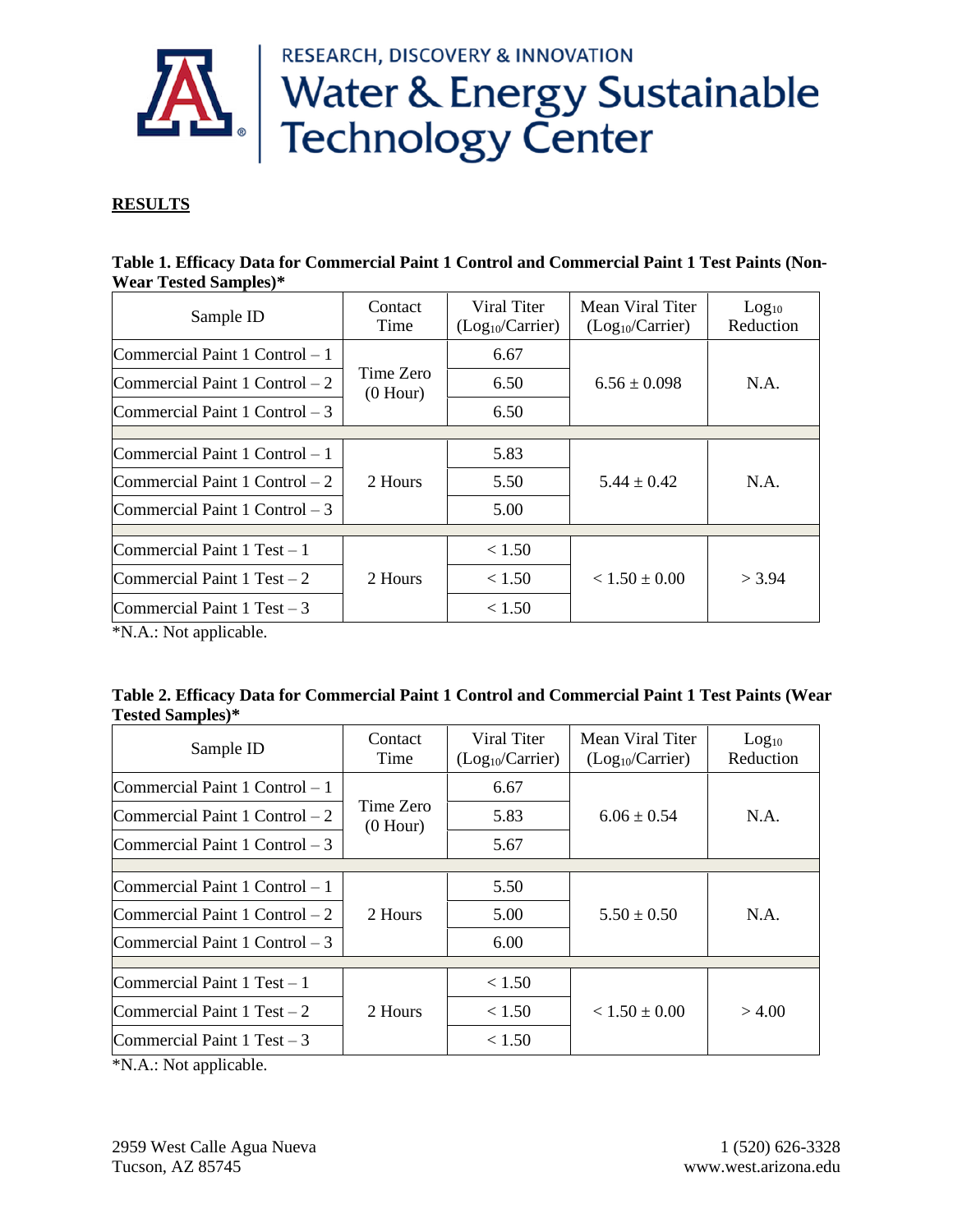**RESEARCH, DISCOVERY & INNOVATION** 



## **AL** | Water & Energy Sustainable<br>Technology Center

#### **RESULTS**

#### **Table 3. Plate Recovery Control\***

| Sample ID                             | Contact<br>Time | Viral Titer<br>(Log <sub>10</sub> /Carrier) | Log <sub>10</sub><br>Reduction |
|---------------------------------------|-----------------|---------------------------------------------|--------------------------------|
| Glass Slide Carrier $(1' \times 1'')$ | 0 Hour          | 6.33                                        | N.A.                           |
| Glass Slide Carrier (1" x 1")         | 2 Hours         | 6.17                                        | 0.16                           |

\*N.A.: Not applicable.

#### **Table 4. WEST Center Film Control\***

| Contact<br>Time | Viral Titer<br>(Log <sub>10</sub> /Carrier) | Log <sub>10</sub><br>Reduction |
|-----------------|---------------------------------------------|--------------------------------|
| 0 Hour          | 6.67                                        | N.A.                           |
| 2 Hours         | 6.33                                        | 0.34                           |
|                 |                                             |                                |

\*N.A.: Not applicable.

#### **Table 5. Virus Stock Titer Control**

| <b>Test Virus Stock</b> | Viral Titer<br>(Log <sub>10</sub> /Carrier) |
|-------------------------|---------------------------------------------|
| $SARS-CoV-2$            | 8.33                                        |

#### **Table 6. Cytotoxicity Control Data\***

| Sample ID                                    | Cytotoxicity Titer<br>(Log <sub>10</sub> /Carrier) |
|----------------------------------------------|----------------------------------------------------|
| Commercial Paint 1 Control (Non-Wear Tested) | < 0.50                                             |
| Commercial Paint 1 Test (Non-Wear Tested)    | 1.50                                               |
|                                              |                                                    |
| Commercial Paint 1 Control (Wear Tested)     | < 0.50                                             |
| Commercial Paint 1 Test (Wear Tested)        | 1 50                                               |

\*No cytotoxicity observed for non-wear tested and wear-tested Commercial Paint 1 Controls; cytotoxicity observed in the 0 dilution only for non-wear tested and wear-tested Commercial Paint 1 Test carriers.